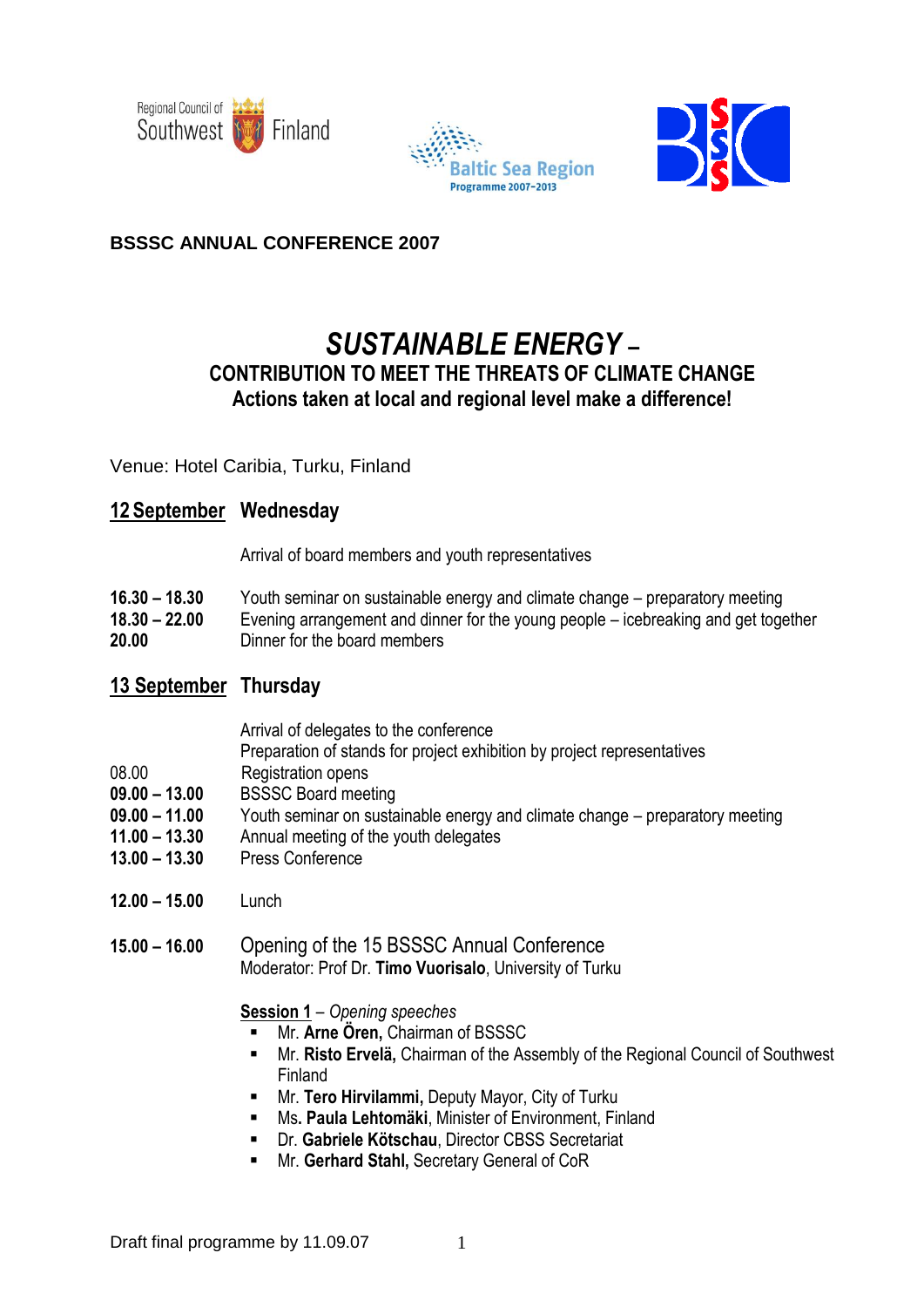- **16.00 – 17.00 Session 2** *ENERGY and CLIMATE – we have to act now!*
	- EU Commission action plan for Energy sustainable energy for the future by Head of Unit Mr. **Vincent Berrutto**, European Commission DG Tren/EACI
	- Global trends in production and use of energy and impacts on the climate a regional perspective by Dr. **Juha Honkatukia**, Research Director of the Government Institute for Economic Research (VATT), Finland
	- Climate change and energy issues from a bottom-up perspective regional and local contribution to a better future by Vice President Ms. **Ingeborg Gjaerum**, Nature and Youth, Norway

## *17.00 – 17.30 Coffee break*

- **17.30 – 19.00 Session 3** *Energy Production and Use in the Baltic Sea Region: Actions taken at local and regional level make a difference!*  Parallel sessions/workshops including introduction to the subject, a political intervention, youth voice, presentation of best practice examples and discussions.
	- **1**. *Sustainable energy systems and regional climate change strategies related to innovation and business development (innovative energy measures in sustainable regional development - contributing to growth and jobs)* Moderator: Mr**. Bjarne Rasmussen**, Region Zealand, Denmark Introduction: Mr. **Tyge Kjær**, Roskilde University, Denmark Political intervention: Mr. **Olgierd Geblewicz**, BSSSC Board, West Pomeranian Region, Poland
	- **2.** *Climate and energy in the transport sector Focus on sustainable transport – a key issue to meet the threats of the climate change.* Moderator: Mr. **Hans Gulliksson**, Director, Energy Agency Southeast Sweden, Växjö Introduction: Mr. **Vincent Berrutto**, European Commission DG Tren/EACI (tbc) Political intervention: Ms.**Christel Liljeström,** President of the Baltic Sea Commission/ CPMR
	- *3. Renewable energy sources Focus on environmental aspects of energy use and consequences for the climate change*  Moderator: Mr. **Risto Veivo,** Baltic 21 Secretariat Introduction: Prof. **Eva-Mari Aro**, University of Turku, Finland Political intervention: Mr. **Knud Andersen**, BSSSC Board, Danish Regions
	- *4. Sustainable energy policies on regional level Energy in a regional development perspective (energy efficiency, awareness, role of regions and interregional cooperation)* Moderator: Mr. **Björn Grönholm**, Head of Environmental Secretariat of UBC, Turku Introduction: Ms. **Anne Ahtiainen**, Director, Energy Agency of Southwest Finland Political intervention: Mr. **Arne Tilk**, BSSSC Board, Association of Estonian Cities
- **19.00** *End of day 1*
- **19.00 – 20.00** National delegations' meetings
- **21.00** Dinner hosted by Mr. **Tero Hirvilammi**, Deputy Mayor of the City of Turku, and Mr. **Juho Savo**, Executive Director of the Regional Council of Southwest Finland.